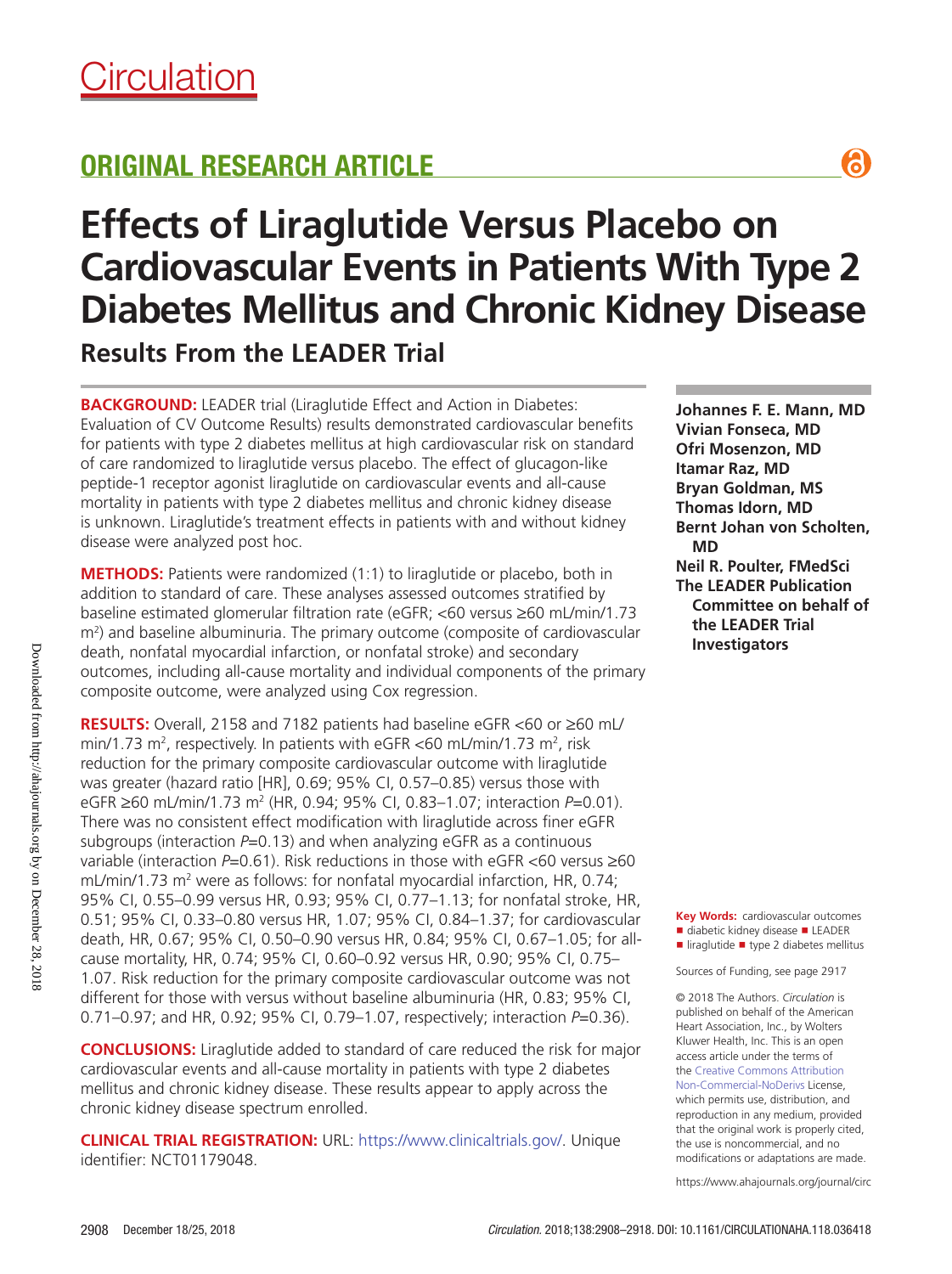# **Clinical Perspective**

# **What Is New?**

- In this post hoc subgroup analysis of the LEADER trial (Liraglutide Effect and Action in Diabetes: Evaluation of CV Outcome Results), liraglutide reduced the risk of major adverse cardiovascular events and all-cause mortality compared with placebo in patients with chronic kidney disease (CKD) defined as estimated glomerular filtration rate <60 mL/ min/1.73 m<sup>2</sup>.
- Liraglutide also reduced the risk of major adverse cardiovascular events in patients with albuminuria, defined as urinary albumin-to-creatinine ratio >30 mg/g (micro- and macroalbuminuria).
- The overall risk of adverse events did not differ between liraglutide- and placebo-treated patients either with or without CKD in the LEADER trial.

# **What Are the Clinical Implications?**

- Liraglutide may be considered as a therapeutic option for patients with type 2 diabetes mellitus with or at high risk for atherosclerotic cardiovascular disease who also have CKD.
- The present results demonstrate that the results of the LEADER trial on cardiovascular efficacy and safety of liraglutide apply to patients with CKD, which is clinically important given that those patients with type 2 diabetes mellitus and CKD have a high cardiovascular risk burden and few options for antihyperglycemic therapies.

**T**ype 2 diabetes mellitus (T2DM) and chronic kidney disease (CKD) are closely associated. Diabetic kidney disease is the most common cause of CKD and affects  $≈40%$  of patients with T2DM.<sup>1</sup> Patients with diabetic kidney disease are at substantially increased risk of cardiovascular (CV) morbidity and mortality,<sup>1</sup> and most die from CV disease before reaching end-stage kidney disease or requiring renal replacement therapy.2,3 Low estimated glomerular filtration rate (eGFR) or presence of albuminuria independently predict CV outcomes such as CV death, myocardial infarction (MI), and stroke in patients with T2DM.<sup>4-7</sup> Current standard CV treatment for these patients broadly aligns with current guidelines for patients with normal kidney function. However, a beneficial effect shown in patients with normal kidney function does not necessarily apply to patients with CKD, for example, as has been seen with statins in patients with advanced  $CKD$ .<sup>8–10</sup>

In previous landmark trials, intensive glycemic control limited the risk of microvascular complications of T2DM<sup>11</sup> but did not demonstrate CV benefits.<sup>12</sup> Results from recent CV outcome trials with basal insulin<sup>13,14</sup> and dipeptidyl peptidase-4 inhibitors<sup>15–17</sup> ensured CV safety,

whereas CV benefits were reported for glucagon-like peptide-1 receptor agonists $18,19$  and sodium-glucose cotransporter-2 (SGLT-2) inhibitors,<sup>20,21</sup> thus suggesting CV-protective effects at least partly independent of glycemic control.

There are no dedicated controlled trials that have examined interventions or medications to lower the excessive CV risk of CKD in association with T2DM. Subgroup analyses of the recent CV outcome trials in T2DM with dipeptidyl peptidase-4 inhibitors<sup>15-17,22-24</sup> and SGLT-2 inhibitors<sup>20,21,25</sup> showed no different effects of the antihyperglycemic medications on major CV outcomes in those with and without CKD. Many antihyperglycemic medications exhibit altered pharmacokinetics and pharmacodynamics when kidney function is reduced,26 which may potentially affect safety and efficacy. Furthermore, the dose of many of those medications needs to be reduced in the presence of CKD, which may affect their impact on CV disease. The metabolism and elimination of liraglutide is mostly unaffected with decreasing kidney function, and it has been approved for use in patients with severe renal impairment without dose adjustment.27

The LEADER trial (Liraglutide Effect and Action in Diabetes: Evaluation of CV Outcome Results) reported a reduced risk of CV outcomes, all-cause death, and renal outcomes for patients with T2DM on standard of care treated with liraglutide compared with placebo.18,28 As such, liraglutide is now approved to reduce the risk of major adverse CV events in adults with T2DM and established CV disease.<sup>27</sup>

The aim of these analyses is to further examine the effect of liraglutide versus placebo on CV and safety outcomes in subgroups of patients with eGFR <60 mL/ min/1.73 m<sup>2</sup> versus ≥60 mL/min/1.73 m<sup>2</sup> and those with micro- and macroalbuminuria versus those without albuminuria. We hypothesized that the CV benefit would remain evident in those subgroups with CKD.

# **METHODS**

# **Design**

The data analyzed for this publication are available from the corresponding author on reasonable request. The trial design and methods have been published previously.<sup>29</sup> LEADER was a multicenter, double-blind, placebo-controlled trial performed at 410 sites in 32 countries. Patients with T2DM and a high risk of CV disease were randomized 1:1 to liraglutide or placebo, both in addition to standard of care.18,29

# **Patients**

Patients with T2DM and a glycohemoglobin (HbA<sub>1c</sub>) level ≥7.0%, with no upper limit, were eligible if they were either drug-naive or treated with oral antihyperglycemic agents or insulin (human neutral protamine Hagedorn, long-acting analogue, or premixed only). LEADER was designed to recruit a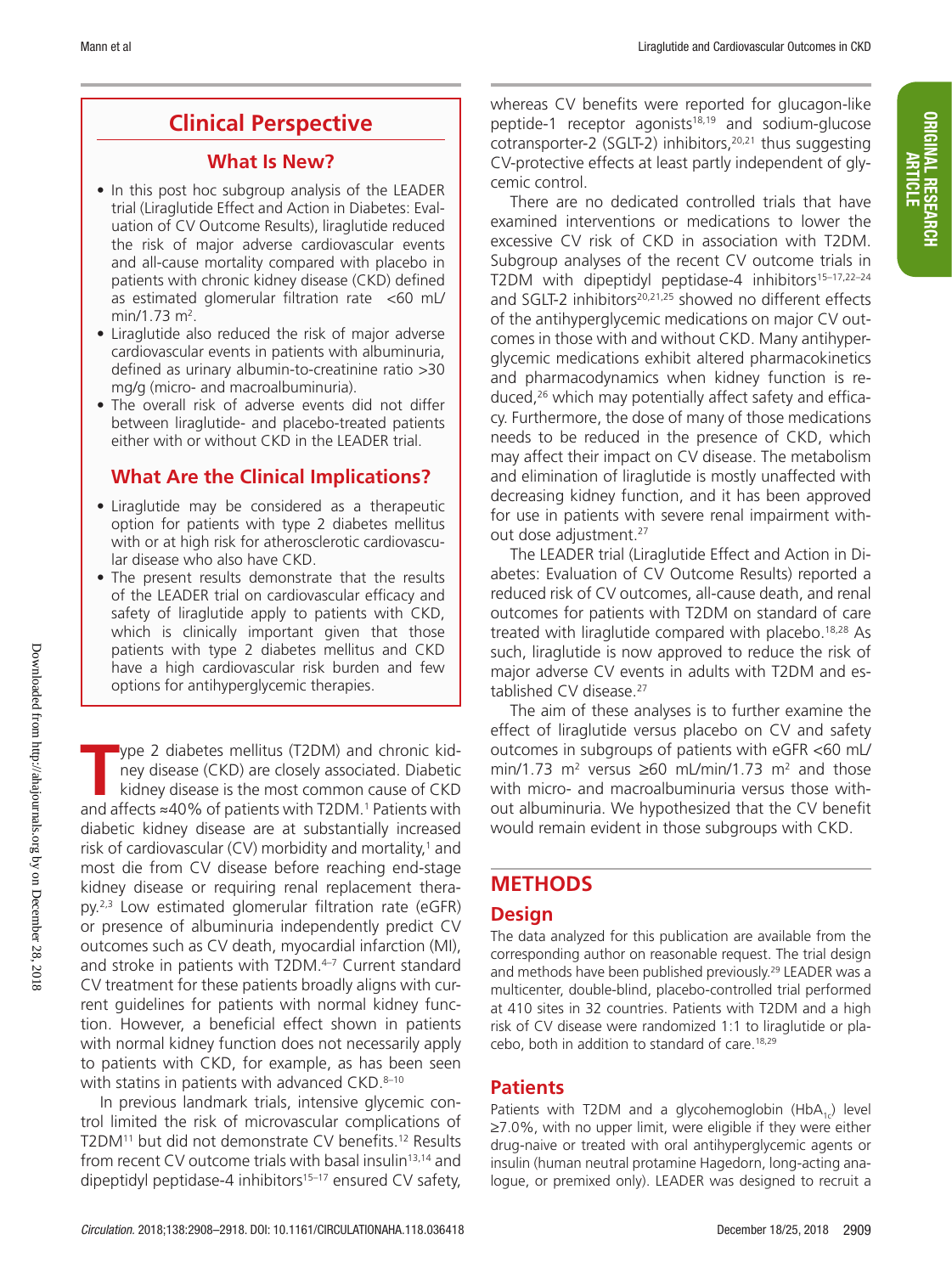ORIGINAL RESEARCH

ORIGINAL RESEARCH<br>Article subgroup of ≥660 patients with an eGFR <60 mL/min/1.73 m2 : ≈220 patients with severe renal impairment (eGFR <30 mL/min/1.73 m<sup>2</sup>) and ≥440 patients with moderate renal impairment (CKD stage 3; eGFR 30–60 mL/min/1.73 m<sup>2</sup>).<sup>28</sup>

Other major inclusion criteria were either (1) ≥50 years of age with ≥1 CV comorbidity, including prior MI or stroke; prior coronary, carotid, or peripheral arterial revascularization or presence of >50% stenosis; documented coronary heart disease; CKD ≥stage 3; or chronic heart failure New York Heart Association class II–III; or (2)  $\geq 60$  years of age with  $\geq 1$ more CV risk factor, including micro- or macroalbuminuria, hypertension and left ventricular hypertrophy, left ventricular systolic or diastolic dysfunction, or an ankle-brachial index <0.9. Complete inclusion and exclusion criteria were published in the original trial report.<sup>29</sup>

# **CKD Subgroups**

CKD subgroups in these analyses were prespecified based on baseline eGFR  $\left($  <60 and  $\geq$ 60 mL/min/1.73 m<sup>2</sup>) and baseline albuminuria (without albuminuria and micro- and macroalbuminuria [<30 mg/g versus ≥30 mg/g creatinine]) measured at randomization. In addition to the main comparisons between baseline eGFR subgroups and baseline albuminuria subgroups, a comparison for the primary composite CV outcome and expanded composite CV outcome was conducted between a subgroup of patients of particular high renal risk, namely, with both low eGFR and micro- and macroalbuminuria versus a subgroup of patients who had ≥1 of an eGFR ≥60 mL/ min/1.73 m<sup>2</sup> or normoalbuminuria. We also analyzed eGFR as a continuous variable using a restricted cubic splines model.

## **Study Procedures**

After a 2-week placebo run-in to establish injection adherence, patients were randomized in a blinded manner 1:1 to 1.8 mg (or maximum tolerated dose) of liraglutide or matching placebo once daily, in addition to standard of care. For patients with suboptimal glucose control after randomization, dose increase or initiation of any antihyperglycemic agents (except glucagon-like peptide-1 receptor agonists, dipeptidyl peptidase-4 inhibitors, or pramlintide) was permitted, and investigators were directed to treat all patients to standard of care according to guidelines.<sup>18</sup>

### **Outcomes**

The primary outcome was the time from randomization to first occurrence of a composite CV outcome consisting of CV death, nonfatal (including silent) MI, or nonfatal stroke. Secondary time-to-event outcomes included an expanded composite CV outcome (CV death, nonfatal MI, nonfatal stroke, coronary revascularization, or hospitalization for unstable angina pectoris or heart failure), CV death, all strokes (fatal and nonfatal), all MIs (fatal and nonfatal), and all-cause death. Other secondary outcomes included change in  $HbA<sub>1c</sub>$ , body weight, blood pressure, and low-density lipoprotein cholesterol from baseline to 36 months. CV events were adjudicated in a blinded manner by board-certified cardiologist experts via an external contract research organization (ICON). Serious adverse events and predefined medical events of special interest (MESIs) were reported by the

investigators or captured via prespecified searches among all adverse events and laboratory results. A MESI was a predefined event of scientific and medical concern, which can be serious or nonserious, and not necessarily with a causal relationship with the trial product.<sup>18</sup>

# **Statistical Analysis**

The statistical analysis plan for LEADER has been published previously.28,29 The required sample size was based on the primary composite CV outcome. All randomized patients were included and contributed to each analysis from the time of randomization until first occurrence of the analyzed outcome, death, or end of follow-up, whichever came first. Betweengroup comparisons of effectiveness and safety laboratory assessments were performed at 36 months, the last trial visit at which such assessments were made at the same time point for the entire population. All the analyses were performed at the nominal  $α$  level of 0.05 without correction for multiple hypothesis testing. Time-to-event analyses applied a Cox proportional hazards model with treatment as a covariate. For each outcome, the interaction between treatment group and CKD subgroup was evaluated in a model adjusting for baseline covariates, including sex, region, age, diabetes mellitus duration, race, ethnicity, CV risk (established disease versus risk factors only), antihyperglycemic therapy, body mass index, and  $HbA_{1c}$ . An additional analysis of the primary outcome considered continuous eGFR as a restricted cubic spline function, and a test of interaction between this term and treatment group was performed.

## **Ethics**

The trial was approved by institutional review boards, and all patients provided written informed consent. The trial was conducted in accordance with the Declaration of Helsinki.

# **RESULTS**

### **Patients**

The disposition of trial participants has been published previously.18 Patient characteristics and demographics at baseline by eGFR and albuminuria status are shown in Table 1. Mean eGFR in patients with baseline eGFR <60 and  $≥60$  mL/min/1.73 m<sup>2</sup> (n=2158 and n=7182, respectively) was  $45.7 \pm 10.9$  and  $90.8 \pm 21.6$  mL/min/1.73 m<sup>2</sup>, respectively, with no differences between treatment groups (Table 1). Those with eGFR  $<60$  mL/min/1.73 m<sup>2</sup> generally had a slightly higher usage of antihypertensive, diuretic, and lipid-lowering medications as well as higher prior insulin use compared with those with eGFR ≥60 mL/ min/1.73 m<sup>2</sup> (Table I in the online-only Data Supplement).

# **Primary Composite CV Outcome: Time to First Major Adverse CV Events**

The primary composite CV outcome (1302 events in total) occurred in a lower proportion of patients taking liraglutide than placebo (15.4% versus 21.4%,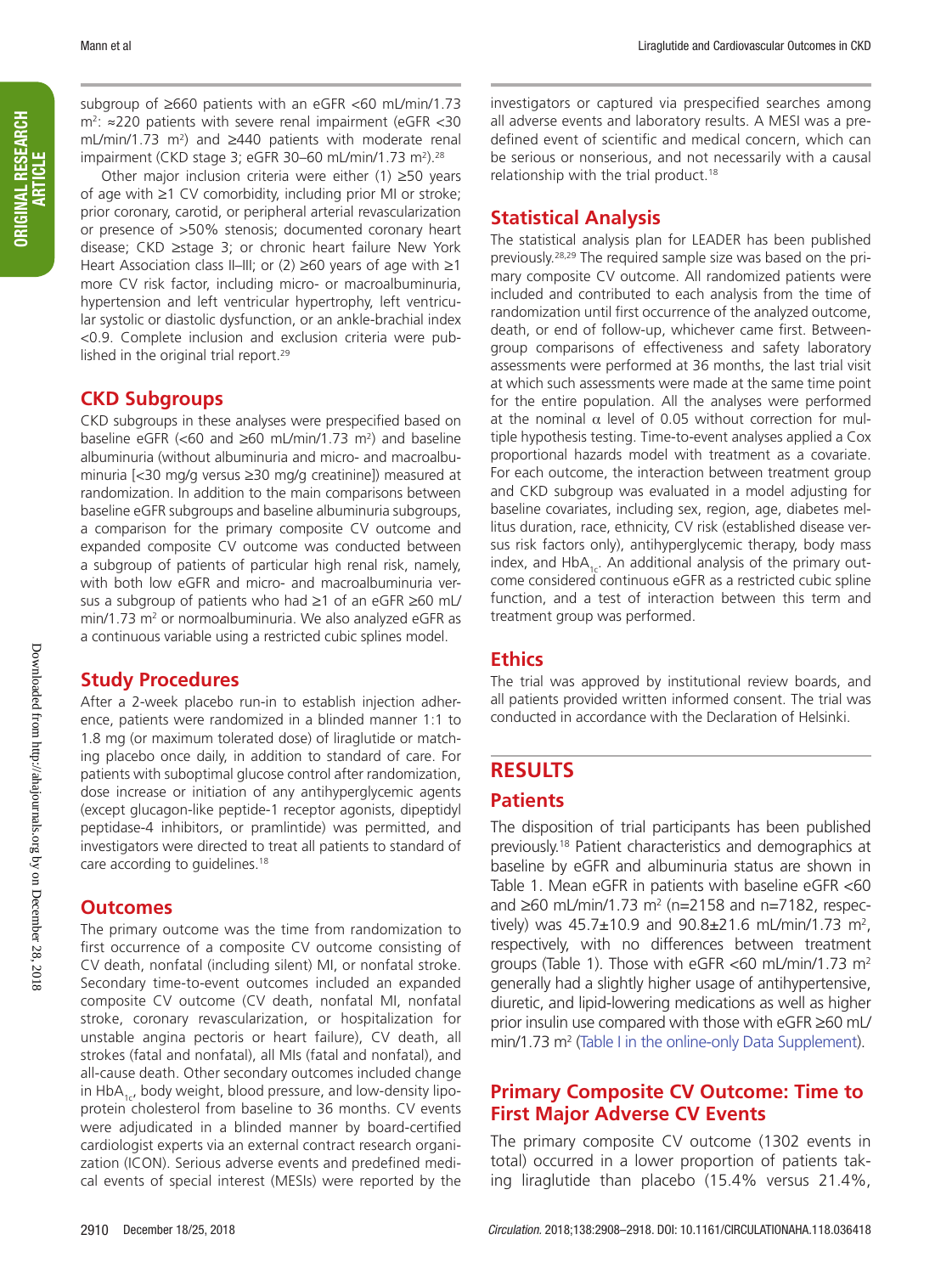#### **Table 1. Patient Baseline Characteristics and Demographics by eGFR and Albuminuria Status**

|                                            | eGFR <60 mL/min/1.73 m <sup>2</sup><br>eGFR ≥60 mL/min/1.73 m <sup>2</sup> |                      |                     | Micro/Macroalbuminuria |                        | Normoalbuminuria       |                    |                    |
|--------------------------------------------|----------------------------------------------------------------------------|----------------------|---------------------|------------------------|------------------------|------------------------|--------------------|--------------------|
| <b>Parameter</b>                           | Liraglutide                                                                | <b>Placebo</b>       | Liraglutide         | <b>Placebo</b>         | Liraglutide            | <b>Placebo</b>         | Liraglutide        | <b>Placebo</b>     |
| N                                          | 1116                                                                       | 1042                 | 3552                | 3630                   | 1684                   | 1738                   | 2894               | 2821               |
| Age, y (SD)                                | 67.3(7.5)                                                                  | 67.3(7.5)            | 63.2(6.9)           | 63.5(6.9)              | 64.5(7.2)              | 64.9(7.2)              | 64.0(7.2)          | 64.1(7.2)          |
| Male sex, %                                | 61.9                                                                       | 60.6                 | 65.3                | 65.0                   | 68.3                   | 67.7                   | 62.5               | 61.7               |
| Region, N (%)                              |                                                                            |                      |                     |                        |                        |                        |                    |                    |
| Europe                                     | 332 (29.7)                                                                 | 326 (31.3)           | 1307 (36.8)         | 1331 (36.7)            | 536 (31.8)             | 533 (30.7)             | 1066 (36.8)        | 1092 (38.7)        |
| North America                              | 404 (36.2)                                                                 | 387 (37.1)           | 997 (28.1)          | 1059 (29.2)            | 512 (30.4)             | 571 (32.9)             | 864 (29.9)         | 832 (29.5)         |
| Asia                                       | 109 (9.8)                                                                  | 69 (6.6)             | 251(7.1)            | 282 (7.8)              | 176 (10.5)             | 162(9.3)               | 182(6.3)           | 186(6.6)           |
| Rest of the world                          | 271 (24.3)                                                                 | 260 (25.0)           | 997 (28.1)          | 958 (26.4)             | 460 (27.3)             | 472 (27.2)             | 782 (27.0)         | 711 (25.2)         |
| Race, N (%)                                |                                                                            |                      |                     |                        |                        |                        |                    |                    |
| White                                      | 847 (75.9)                                                                 | 786 (75.4)           | 2769 (78.0)         | 2836 (78.1)            | 1242 (73.8)            | 1269 (73.0)            | 2306 (79.7)        | 2266 (80.3)        |
| <b>Black</b>                               | 77(6.9)                                                                    | 107(10.3)            | 293(8.2)            | 300(8.3)               | 142(8.4)               | 181 (10.4)             | 219(7.6)           | 218(7.7)           |
| Asian                                      | 135(12.1)                                                                  | 96(9.2)              | 336 (9.5)           | 369 (10.2)             | 223(13.2)              | 209 (12.0)             | 244(8.4)           | 247 (8.8)          |
| Other                                      | 57(5.1)                                                                    | 53(5.1)              | 154(4.3)            | 125(3.4)               | 77(4.6)                | 79 (4.5)               | 125(4.3)           | 90(3.2)            |
| Smoking, N (%)                             |                                                                            |                      |                     |                        |                        |                        |                    |                    |
| Current                                    | 92(8.2)                                                                    | 88 (8.4)             | 475 (13.4)          | 475(13.1)              | 215(12.8)              | 253 (14.6)             | 339 (11.7)         | 297 (10.5)         |
| Previous                                   | 492 (44.1)                                                                 | 501(48.1)            | 1659 (46.7)         | 1688 (46.5)            | 788 (46.8)             | 825 (47.5)             | 1330 (46.0)        | 1306 (46.3)        |
| Never                                      | 532 (47.7)                                                                 | 453 (43.5)           | 1418 (39.9)         | 1467 (40.4)            | 681 (40.4)             | 660 (38.0)             | 1225 (42.3)        | 1218 (43.2)        |
| Prior stroke/MI, N (%)                     | 416 (37.3)                                                                 | 387 (37.1)           | 1449 (40.8)         | 1440 (39.7)            | 649 (38.5)             | 649 (37.3)             | 1178 (40.7)        | 1136 (40.3)        |
| History of MI, N (%)                       | 325 (29.1)                                                                 | 294 (28.2)           | 1139 (32.1)         | 1106 (30.5)            | 506 (30.0)             | 500 (28.8)             | 935 (32.3)         | 866 (30.7)         |
| History of stroke, N (%)                   | 138 (12.4)                                                                 | 127(12.2)            | 408 (11.5)          | 430 (11.8)             | 193 (11.5)             | 202 (11.6)             | 336 (11.6)         | 341 (12.1)         |
| Diabetes mellitus duration, y (SD)         | 15.4(8.7)                                                                  | 14.9(8.5)            | 12.0(7.5)           | 12.3(7.8)              | 14.2(8.1)              | 14.3(8.3)              | 11.9(7.7)          | 11.9(7.7)          |
| Hypertension, N (%)                        | 1067 (95.6)                                                                | 998 (95.8)           | 3194 (89.9)         | 3252 (89.6)            | 1578 (93.7)            | 1624 (93.4)            | 2603 (89.9)        | 2523 (89.4)        |
| Body weight, kg (SD)                       | 91.3(21.1)                                                                 | 91.5(21.8)           | 92.1(21.2)          | 91.6(20.4)             | 91.0(22.1)             | 91.3(21.6)             | 92.4(20.6)         | 91.6(20.1)         |
| BMI, kg/m <sup>2</sup> (SD)                | 32.6(6.4)                                                                  | 32.7(6.6)            | 32.5 (6.3)          | 32.4(6.2)              | 32.2(6.4)              | 32.3(6.3)              | 32.7(6.2)          | 32.5(6.2)          |
| $HbA_{1c'}$ , % (SD)                       | 8.7(1.6)                                                                   | 8.6(1.5)             | 8.7(1.5)            | 8.7(1.5)               | 9.1(1.7)               | 8.9(1.6)               | 8.5(1.4)           | 8.5(1.4)           |
| Creatinine, mg/dL (SD)                     | 1.53(0.64)                                                                 | 1.52(0.58)           | 0.83(0.18)          | 0.83(0.18)             | 1.13(0.61)             | 1.10(0.56)             | 0.92(0.32)         | 0.91(0.29)         |
| eGFR, mL/min/1.73 m <sup>2</sup> (SD)      | 45.5 (10.9)                                                                | 45.8 (10.8)          | 91.1(21.5)          | 90.5(21.8)             | 74.0 (29.5)            | 75.0 (28.9)            | 83.8 (25.5)        | 84.0 (25.5)        |
| Normal (eGFR ≥90), N (%)                   | 0(0.0)                                                                     | 0(0.0)               | 1620 (45.6)         | 1655 (45.6)            | 475 (28.2)             | 509 (29.3)             | 1112 (38.4)        | 1104 (39.1)        |
| Mild impairment (eGFR 60-89),<br>N(% )     | 0(0.0)                                                                     | 0(0.0)               | 1932 (54.4)         | 1975 (54.4)            | 626 (37.2)             | 682 (39.2)             | 1277 (44.1)        | 1246 (44.2)        |
| Moderate impairment (eGFR<br>30–59), N (%) | 999 (89.5)                                                                 | 935 (89.7)           | 0(0.0)              | 0(0.0)                 | 498 (29.6)             | 464 (26.7)             | 477 (16.5)         | 451 (16.0)         |
| Severe impairment (eGFR <30),<br>N(% )     | 117(10.5)                                                                  | 107(10.3)            | 0(0.0)              | 0(0.0)                 | 85(5.0)                | 83(4.8)                | 28(1.0)            | 20(0.7)            |
| $UACR^*$ , mg/g (q1; q3)                   | 47.3<br>(7.8; 236.8)                                                       | 51.8<br>(8.0; 305.9) | 15.7<br>(4.4; 44.8) | 16.5<br>(4.3; 48.5)    | 156.7<br>(53.7; 356.8) | 162.5<br>(53.3; 396.7) | 6.2<br>(3.1; 13.2) | 6.1<br>(3.0; 13.1) |
| Total cholesterol, mmol/L (SD)             | 4.4(1.2)                                                                   | 4.4(1.2)             | 4.4(1.2)            | 4.4(1.2)               | 4.5(1.2)               | 4.5(1.3)               | 4.4 (1.1)          | 4.4(1.1)           |
| LDL-C, mmol/L (SD)                         | 2.3(1.0)                                                                   | 2.3(0.9)             | 2.3(0.9)            | 2.3(0.9)               | 2.4(1.0)               | 2.4(1.0)               | 2.3(0.9)           | 2.3(0.9)           |
| SBP, mm Hg (SD)                            | 136.0 (19.5)                                                               | 136.8 (19.5)         | 135.9 (17.2)        | 135.7 (17.1)           | 140.6 (18.7)           | 139.9 (19.2)           | 133.2 (16.6)       | 133.5 (16.2)       |
| DBP, mmHg (SD)                             | 74.7 (10.5)                                                                | 75.5 (10.6)          | 78.0 (10.1)         | 77.4 (10.0)            | 78.5 (10.6)            | 77.7 (10.7)            | 76.5(10.1)         | 76.6(9.7)          |
| HR, bpm (SD)                               | 71.6 (11.6)                                                                | 71.7 (11.8)          | 73.0 (11.2)         | 72.8 (11.3)            | 73.2 (11.5)            | 73.0 (11.7)            | 72.3 (11.2)        | 72.3(11.2)         |

BMI indicates body mass index; bpm, beats per minute; DBP, diastolic blood pressure; eGFR, estimated glomerular filtration rate; HbA<sub>1c</sub>, glycohemoglobin; HR, heart rate; LDL-C, low-density lipoprotein cholesterol; MI, myocardial infarction; SBP, systolic blood pressure; and UACR, urine albumin-to-creatinine ratio. \*UACR is geometric mean (q1; q3). Normoalbuminuria and micro/macroalbuminuria defined as <30 and ≥30 mg/g creatinine, respectively.

respectively, in those with eGFR <60 mL/min/1.73 m<sup>2</sup>, and 12.3% versus 13.0%, respectively, in those with eGFR  $≥60$  mL/min/1.73 m<sup>2</sup>). For the primary composite CV outcome, the risk reduction observed with liraglutide was greater in the subgroup of patients with eGFR <60 mL/min/1.73 m2 (hazard ratio [HR], 0.69; 95% CI,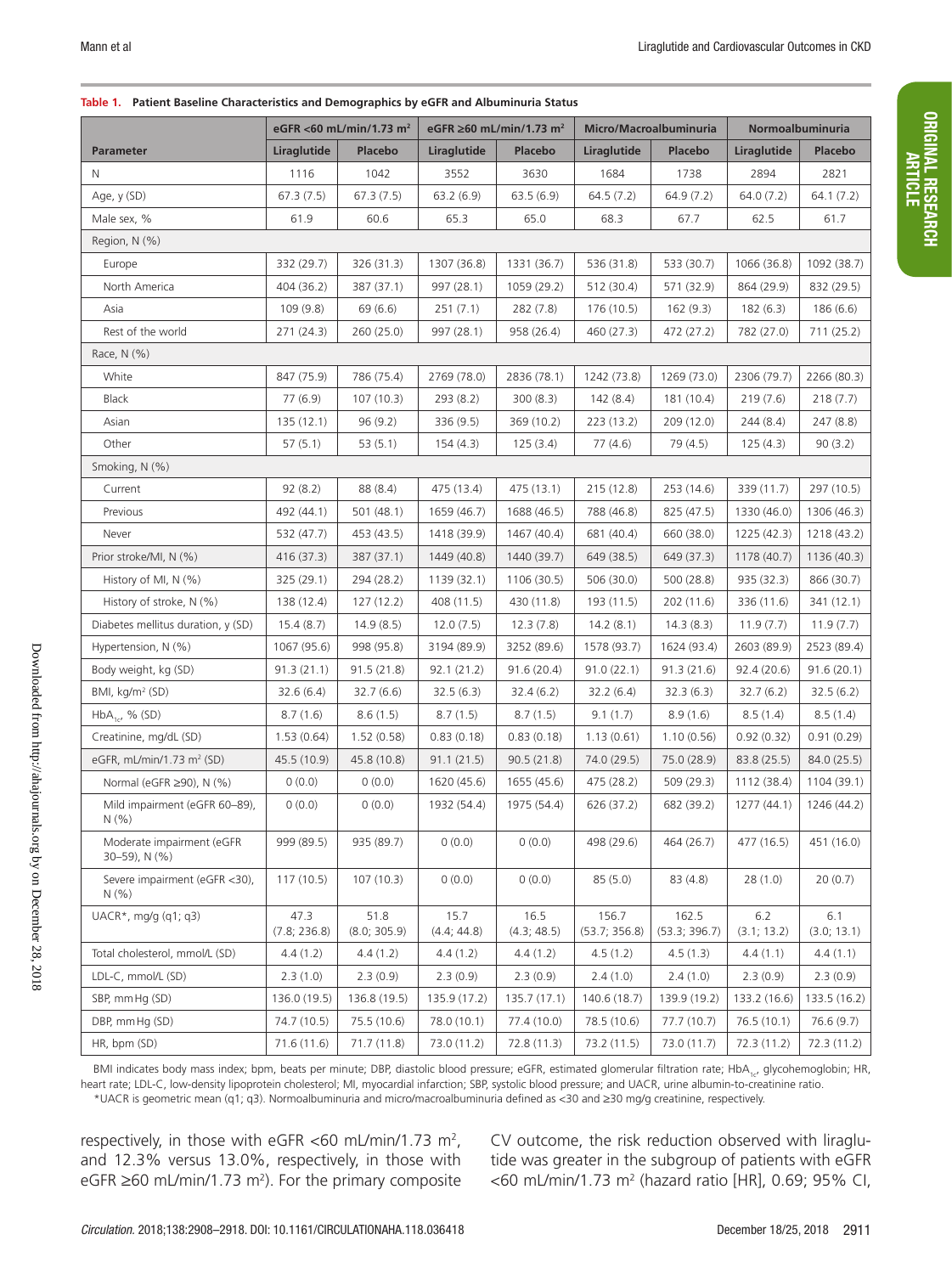ORIGINAL RESEARCH ORIGINAL RESEARCH<br>| ARTICLE 0.57–0.85) than in those with eGFR ≥60 mL/min/1.73 m2 (HR, 0.94; 95% CI, 0.83–1.07; interaction *P*=0.01) (Figure 1). However, examining treatment differences in finer eGFR subgroups of 15 mL/min/1.73  $m<sup>2</sup>$  intervals revealed no consistent difference in the treatment effect of liraglutide on the primary composite CV outcome dependent on eGFR (interaction *P*=0.13) (Figure 2). There was also no interaction of eGFR at baseline with the treatment effect when eGFR was used as a continuous variable (Figure I in the online-only Data Supplement). Irrespective of treatment, the primary composite CV outcome was more likely in patients with eGFR <60 mL/min/1.73  $m^2$  compared with eGFR ≥60 mL/min/1.73 m2 (*P*<0.0001).

For micro- and macroalbuminuria and normoalbuminuria subgroups, the corresponding HRs for primary and key secondary outcomes by baseline eGFR and time to primary composite CV outcome in patients according to baseline eGFR were 0.83 (95% CI, 0.71–0.97) and 0.92 (95% CI, 0.79–1.07; interaction *P*=0.36), respectively (Figure 1). Further analyses illustrating the effect of liraglutide versus placebo in finer subgroups of eGFR and albuminuria and the time course for development of CV events can be found in Figures II through VI in the online-only Data Supplement. A sensitivity analysis of the primary composite CV outcome, taking into account adjustment for baseline HbA $_{1c}$ , body weight, systolic blood pressure, and renin-angiotensin system inhibitors, revealed similar results to the unadjusted results presented in this study (data not shown).

# **Individual Components of the Primary Composite CV Outcome**

The effects of liraglutide versus placebo were consistent across the individual components of the primary CV outcome. In the subgroup of patients with eGFR <60 mL/  $min/1.73$   $m^2$ , liraglutide reduced the risk of nonfatal MI compared with placebo (HR, 0.74; 95% CI, 0.55–0.99) compared with those with eGFR  $\geq 60$  mL/min/1.73 m<sup>2</sup> (HR, 0.93; 95% CI, 0.77–1.13; interaction *P*=0.19) (Figure 1). A similar pattern was observed for nonfatal stroke (HR, 0.51; 95% CI, 0.33–0.80 and HR, 1.07; 95% CI, 0.84–1.37; interaction *P*=0.004) and CV death (HR, 0.67; 95% CI, 0.50–0.90 and HR, 0.84; 95% CI, 0.67–1.05; interaction *P*=0.24) for patients with eGFR  $<$ 60 mL/min/1.73 m<sup>2</sup> and  $\geq$ 60 mL/min/1.73 m<sup>2</sup>, respectively (Figure 1). The risk of nonfatal MI, nonfatal stroke, and CV death was reduced with liraglutide compared with placebo in both the micro- and macroalbuminuria and normoalbuminuria subgroups (Figure 1).

# **Other Secondary Outcomes**

All-cause death occurred less frequently with liraglutide versus placebo, and that difference was numeri-

cally greater in those with eGFR <60 mL/min (12.9% versus 17.1%; HR, 0.74; 95% CI, 0.60–0.92) than in those with eGFR >60 mL/min (6.7% versus 7.4%; HR, 0.90; 95% CI, 0.75–1.07; interaction *P*=0.19). Similarly, a greater benefit of liraglutide in those with low eGFR (Figure 1) was observed, particularly for the expanded composite CV outcome (interaction *P*=0.02), for all strokes (interaction P=0.01), and for all MIs (interaction *P*=0.24).

# **Subgroups of Patients With Low eGFR and Micro- and Macroalbuminuria**

In the high-renal-risk subgroup of patients with eGFR  $<$  60 mL/min/1.73 m<sup>2</sup> and micro- and macroalbuminuria (n=1130), liraglutide reduced the risk of the primary composite CV outcome compared with placebo (HR, 0.63; 95% CI, 0.49–0.82); a more modest risk reduction was seen for those with either eGFR  $≥60$  mL/min/1.73 m<sup>2</sup> or normoalbuminuria (n=8007) (HR, 0.93; 95% CI, 0.82–1.05; interaction *P*=0.008).

# **Clinical Parameters**

Declines in HbA $_{1c}$  and body weight were consistently greater with liraglutide versus placebo for all eGFR and albuminuria subgroups. There was evidence of interaction between treatment and baseline eGFR for body weight (interaction *P*=0.01), with greater weight loss associated with liraglutide treatment among patients with eGFR <60 mL/min/1.73 m<sup>2</sup> (estimated treatment difference, −2.92 kg; 95% CI, −3.51 to −2.33 compared with −2.07 kg; 95% CI, −2.38 to −1.76 for those with eGFR ≥60 mL/min/1.73 m2). Systolic blood pressure and low-density lipoprotein cholesterol changes were slight and varied according to baseline eGFR and albuminuria status. Patients with eGFR  $\geq 60$  mL/min/1.73 m<sup>2</sup> achieved numerically greater reductions in systolic blood pressure than those with eGFR <60 mL/min/1.73  $m<sup>2</sup>$  (interaction *P*=0.12) (Figure 3).

# **Adverse Events**

As expected, serious adverse events, MESIs, and severe hypoglycemia were more common among patients with eGFR <60 mL/min/1.73  $m^2$  compared with  $\geq 60$  $mL/min/1.73$   $m<sup>2</sup>$ . In general, however, the proportion of patients with serious adverse events and MESIs was not increased with liraglutide treatment compared with placebo, although fewer MESIs were reported with placebo compared with liraglutide among those with eGFR ≥60 mL/min/1.73 m<sup>2</sup> and among patients with normoalbuminuria. Severe hypoglycemia was more frequent with placebo compared with liraglutide in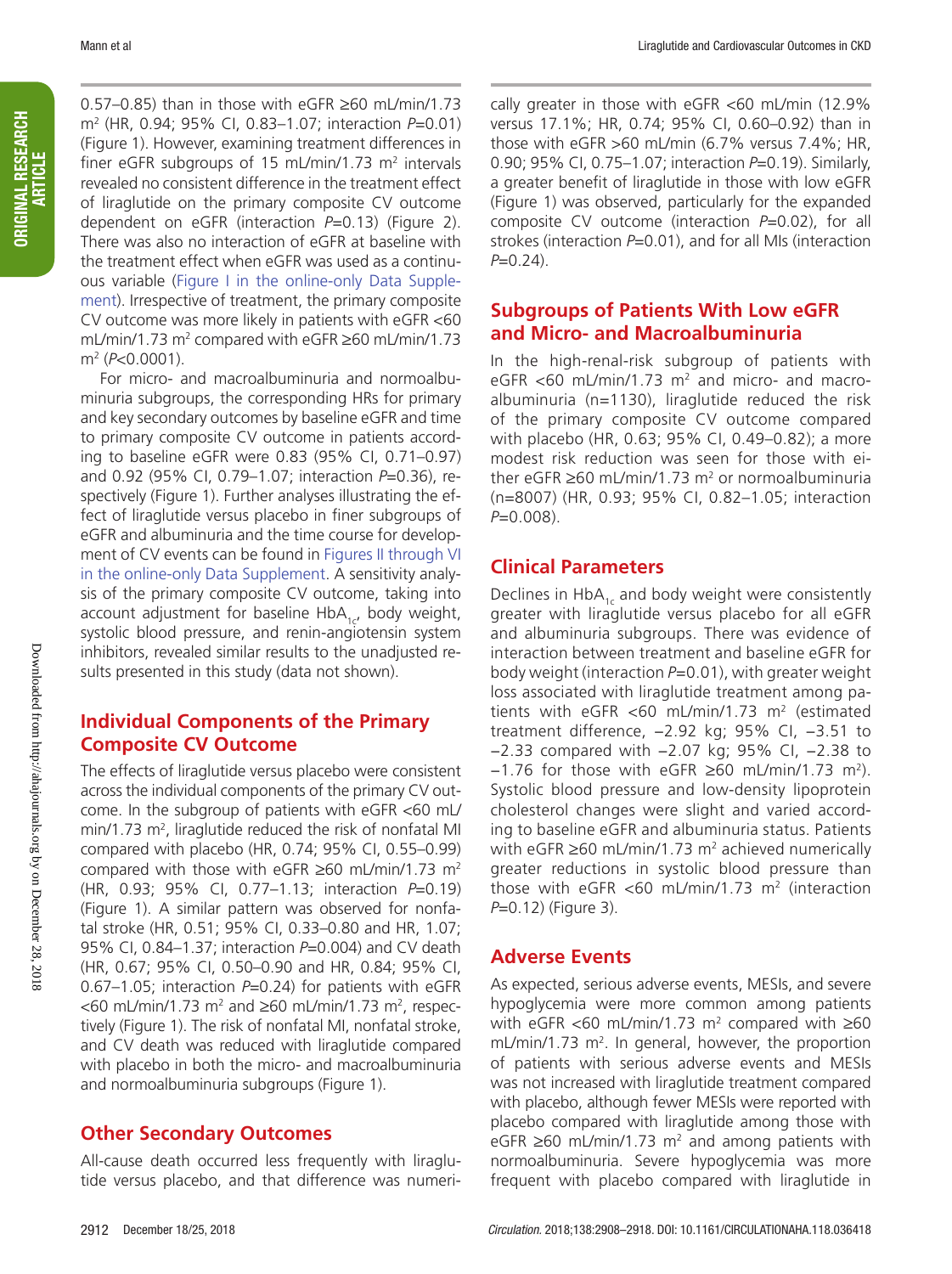| <b>Outcome</b>                                                                                                                                                             | Liraglutide<br>N(% )                                               | Placebo<br>N(% )                                                    |                                                         | <b>Hazard ratio</b><br>Interaction<br>[95% CI]<br>P-value                                                               |  |
|----------------------------------------------------------------------------------------------------------------------------------------------------------------------------|--------------------------------------------------------------------|---------------------------------------------------------------------|---------------------------------------------------------|-------------------------------------------------------------------------------------------------------------------------|--|
| <b>Primary CV endpoint</b><br>eGFR <60 mL/min/1.73 m <sup>2</sup><br>eGFR ≥60 mL/min/1.73 m <sup>2</sup><br>Micro/macroalbuminuria<br>Normoalbuminuria                     | 608 (13.0)<br>172 (15.4)<br>436 (12.3)<br>277 (16.4)<br>318 (11.0) | 694 (14.9)<br>223 (21.4)<br>471 (13.0)<br>338 (19.4)<br>335 (11.9)  |                                                         | $0.87$ [0.78;0.97]<br>0.69 [0.57;0.85]<br>0.01<br>0.94 [0.83;1.07]<br>0.83 [0.71;0.97]<br>0.36<br>0.92 [0.79;1.07]      |  |
| <b>Expanded CV endpoint</b><br>eGFR <60 mL/min/1.73 m <sup>2</sup><br>eGFR $\geq 60$ mL/min/1.73 m <sup>2</sup><br>Micro/macroalbuminuria<br>Normoalbuminuria              | 948 (20.3)<br>262 (23.5)<br>686 (19.3)<br>413 (24.5)<br>516 (17.8) | 1062 (22.7)<br>317 (30.4)<br>745 (20.5)<br>494 (28.4)<br>541 (19.2) |                                                         | $0.88$ [0.81;0.96]<br>0.74 [0.63;0.88]<br>0.02<br>0.93 [0.84:1.04]<br>$0.84$ [0.74;0.96]<br>0.31<br>0.92 [0.82;1.04]    |  |
| <b>Non-fatal MI</b><br>eGFR <60 mL/min/1.73 m <sup>2</sup><br>eGFR $\geq 60$ mL/min/1.73 m <sup>2</sup><br>Micro/macroalbuminuria<br>Normoalbuminuria                      | 281 (6.0)<br>77 (6.9)<br>204 (5.7)<br>120(7.1)<br>159 (5.5)        | 317(6.8)<br>95(9.1)<br>222(6.1)<br>152 (8.7)<br>155(5.5)            |                                                         | $0.88$ [0.75;1.03]<br>0.74 [0.55;0.99]<br>0.19<br>0.93 [0.77;1.13]<br>0.80 [0.63;1.01]<br>0.18<br>1.00 [0.80;1.24]      |  |
| Non-fatal stroke<br>eGFR <60 mL/min/1.73 m <sup>2</sup><br>eGFR $\geq 60$ mL/min/1.73 m <sup>2</sup><br>Micro/macroalbuminuria<br>Normoalbuminuria                         | 159(3.4)<br>31(2.8)<br>128(3.6)<br>70(4.2)<br>86 (3.0)             | 177(3.8)<br>55(5.3)<br>122(3.4)<br>80(4.6)<br>89 (3.2)              |                                                         | $0.89$ [0.72;1.11]<br>$0.51$ [0.33;0.80]<br>0.004<br>1.07 [0.84;1.37]<br>$0.89$ [0.65;1.23]<br>0.82<br>0.94 [0.70;1.26] |  |
| <b>CV</b> death<br>eGFR <60 mL/min/1.73 m <sup>2</sup><br>eGFR ≥60 mL/min/1.73 m <sup>2</sup><br>Micro/macroalbuminuria<br>Normoalbuminuria                                | 219(4.7)<br>80(7.2)<br>139 (3.9)<br>111(6.6)<br>100(3.5)           | 278(6.0)<br>109 (10.5)<br>169 (4.7)<br>156 (9.0)<br>117(4.1)        |                                                         | 0.78 [0.66;0.93]<br>$0.67$ [0.50;0.90]<br>0.24<br>0.84 [0.67;1.05]<br>0.72 [0.57;0.92]<br>0.46<br>$0.83$ [0.64;1.08]    |  |
| <b>Coronary revascularization</b><br>eGFR <60 mL/min/1.73 m <sup>2</sup><br>eGFR $\geq 60$ mL/min/1.73 m <sup>2</sup><br>Micro/macroalbuminuria<br>Normoalbuminuria        | 405(8.7)<br>86 (7.7)<br>319(9.0)<br>156 (9.3)<br>246(8.5)          | 441 (9.4)<br>96(9.2)<br>345(9.5)<br>184 (10.6)<br>251(8.9)          |                                                         | 0.91 [0.80:1.04]<br>0.82 [0.61;1.10]<br>0.42<br>$0.94$ [0.81;1.09]<br>0.86 [0.70;1.07]<br>0.48<br>$0.95$ [0.80;1.14]    |  |
| <b>Hospitalization for heart failure</b><br>eGFR <60 mL/min/1.73 m <sup>2</sup><br>eGFR $\geq 60$ mL/min/1.73 m <sup>2</sup><br>Micro/macroalbuminuria<br>Normoalbuminuria | 218(4.7)<br>81(7.3)<br>137 (3.9)<br>125 (7.4)<br>89 (3.1)          | 248 (5.3)<br>103 (9.9)<br>145 (4.0)<br>131 (7.5)<br>109 (3.9)       |                                                         | 0.87 [0.73;1.05]<br>0.72 [0.54;0.96]<br>0.13<br>0.96 [0.76;1.21]<br>0.97 [0.76;1.24]<br>0.27<br>0.79 [0.60;1.05]        |  |
| <b>Hospitalization for unstable AP</b><br>eGFR <60 mL/min/1.73 m <sup>2</sup><br>eGFR $\geq 60$ mL/min/1.73 m <sup>2</sup><br>Micro/macroalbuminuria<br>Normoalbuminuria   | 122(2.6)<br>23(2.1)<br>99(2.8)<br>35(2.1)<br>86 (3.0)              | 124(2.7)<br>26(2.5)<br>98(2.7)<br>49 (2.8)<br>74 (2.6)              |                                                         | $0.98$ [0.76;1.26]<br>0.82 [0.47;1.43]<br>0.47<br>1.03 [0.78;1.36]<br>$0.73$ [0.47;1.12]<br>0.11<br>1.13 [0.83;1.54]    |  |
| All Mis<br>eGFR <60 mL/min/1.73 m <sup>2</sup><br>eGFR $\geq 60$ mL/min/1.73 m <sup>2</sup><br>Micro/macroalbuminuria<br>Normoalbuminuria                                  | 292 (6.3)<br>83 (7.4)<br>209 (5.9)<br>127 (7.5)<br>162(5.6)        | 339(7.3)<br>103 (9.9)<br>236 (6.5)<br>164 (9.4)<br>165(5.8)         |                                                         | $0.85$ [0.73;1.00]<br>$0.73$ [0.55;0.98]<br>0.24<br>0.90 [0.75;1.08]<br>0.78 [0.62;0.99]<br>0.22<br>0.95 [0.77;1.18]    |  |
| <b>All strokes</b><br>eGFR <60 mL/min/1.73 m <sup>2</sup><br>eGFR ≥60 mL/min/1.73 m <sup>2</sup><br>Micro/macroalbuminuria<br>Normoalbuminuria                             | 173(3.7)<br>38(3.4)<br>135(3.8)<br>78 (4.6)<br>91(3.1)             | 199 (4.3)<br>65(6.2)<br>134(3.7)<br>95(5.5)<br>96 (3.4)             |                                                         | $0.86$ [0.71;1.06]<br>$0.53$ [0.36;0.79]<br>0.01<br>1.03 [0.81;1.31]<br>$0.84$ [0.62;1.13]<br>0.65<br>0.92 [0.69;1.23]  |  |
| All-cause death<br>eGFR <60 mL/min/1.73 m <sup>2</sup><br>eGFR ≥60 mL/min/1.73 m <sup>2</sup><br>Micro/macroalbuminuria<br>Normoalbuminuria                                | 381 (8.2)<br>144 (12.9)<br>237(6.7)<br>192 (11.4)<br>181 (6.3)     | 447 (9.6)<br>178 (17.1)<br>269 (7.4)<br>245 (14.1)<br>189 (6.7)     |                                                         | $0.85$ [0.74;0.97]<br>0.74 [0.60;0.92]<br>0.19<br>0.90 [0.75;1.07]<br>$0.80$ [0.66;0.96]<br>0.28<br>0.93 [0.76;1.14]    |  |
| eGFR<br>Albuminuria<br>Overall<br>status<br>status                                                                                                                         |                                                                    | 0.25                                                                | 0.5<br>1<br>Hazard ratio [95% CI]<br>Favors liraglutide | 2<br>Favors placebo                                                                                                     |  |

**Figure 1. Hazard ratios between treatment groups for primary and key secondary outcomes by baseline eGFR and albuminuria groups.**

Time-to-event analyses applied a Cox proportional-hazards model with treatment as a covariate. Primary composite CV outcome was a composite of nonfatal stroke, nonfatal MI, or CV death. The expanded composite CV outcome was the same as the primary composite CV outcome plus coronary revascularization or hospitalization for unstable AP or heart failure. AP indicates angina pectoris; CV, cardiovascular; eGFR, estimated glomerular filtration rate; MI, myocardial infarction; N, number of patients with an event; and %, proportion of patients with an event.

those with eGFR <60 mL/min/1.73 m² than ≥60 mL/ min/1.73 m<sup>2</sup> (HR, 0.63; 95% CI, 0.43-0.91 versus HR, 0.81; 95% CI, 0.59–1.12), and the relative benefit of

liraglutide over placebo (less hypoglycemia with liraglutide) was greater in the eGFR <60 mL/min/1.73 m<sup>2</sup> subgroup (Table 2).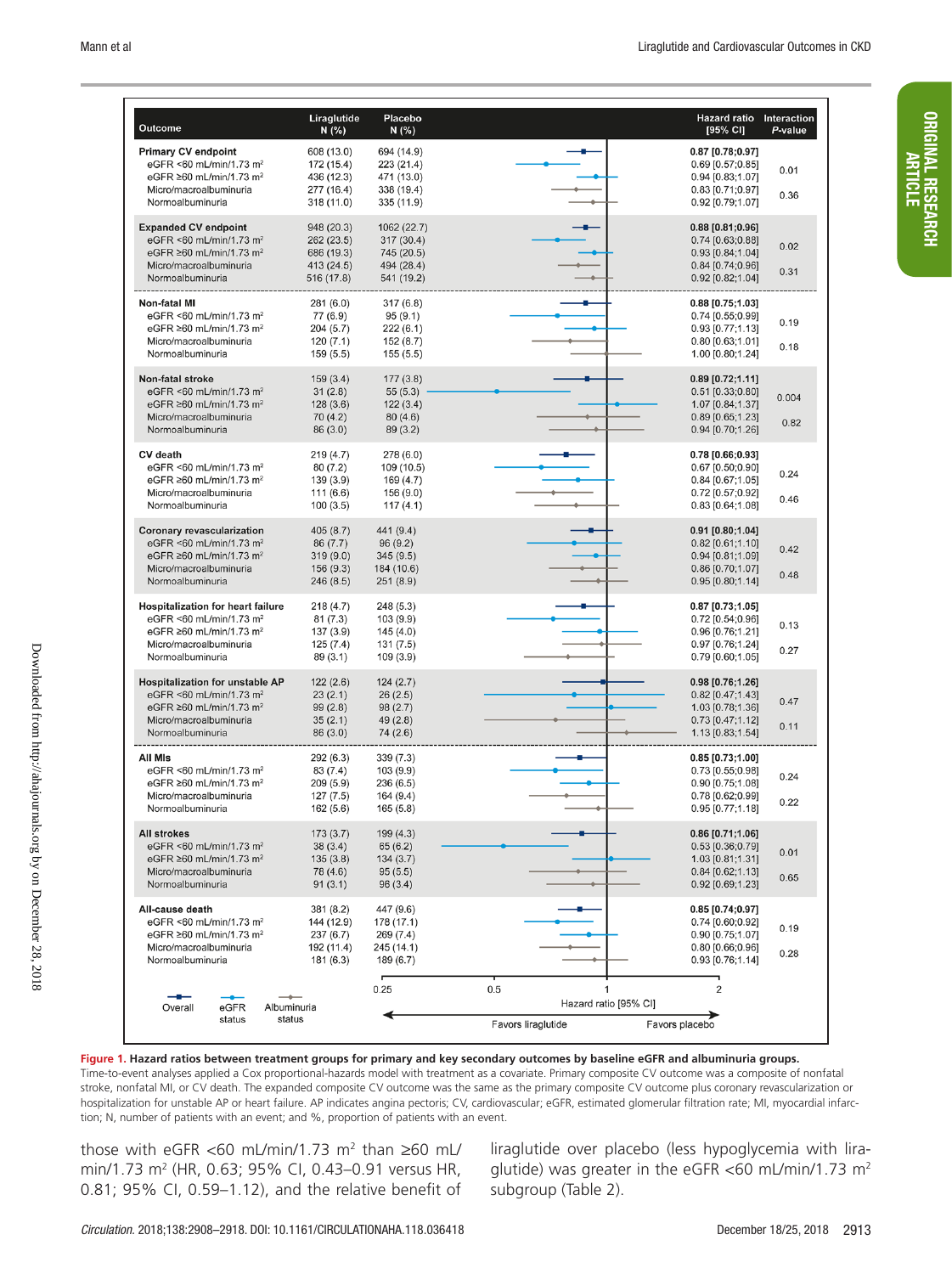ORIGINAL RESEARCH ARTICLE

**ORIGINAL RESEARCH** 



**Figure 2. Hazard ratios between treatment groups for the primary composite CV outcome by baseline eGFR subgroups in all patients.** Time to first event is analyzed using Cox proportional hazards model with treatment, subgroup, and the interaction between treatment and subgroup as factors. \**P* value is from the test statistic for testing the interaction between treatment and baseline eGFR-MDRD group. The primary composite CV outcome includes CV death, nonfatal myocardial infarction, or nonfatal stroke. CV indicates cardiovascular; eGFR, estimated glomerular filtration rate; MDRD, Modification of Diet in Renal Disease; and N (%), number of patients with an event (proportion of patients within the subgroup with an event).

# **DISCUSSION**

These analyses demonstrate that, in subgroups of patients with T2D, high CV risk, and CKD, including those with low eGFR and/or elevated albuminuria, liraglutide reduced the risk of major adverse CV events at least as effectively as in subgroups without such risks. These findings are important given that evidence consistently shows that patients with diabetes and low eGFR or elevated albuminuria experience substantially greater CV morbidity and mortality than those with diabetes mellitus and normal eGFR and albuminuria.<sup>5-7,30,31</sup> In addition, the armamentarium of antihyperglycemic medications is restricted in those with CKD.

The benefit of liraglutide in LEADER participants with CKD was evident for the primary composite CV



**Figure 3. Change in HbA1c (A), body weight (B), SBP (C), and LDL cholesterol (D) at 36 months.**

Interaction *P* between treatment and eGFR/albuminuria status at baseline was not significant, except for eGFR and weight (*P*=0.012). Changes are presented at 36 months (the last visit when all participants had their annual analysis of all laboratory results). eGFR indicates estimated glomerular filtration rate; ETD, estimated treatment difference; HbA<sub>1c</sub>, glycohemoglobin; LDL, low-density lipoprotein; Micro/macro, microalbuminuria/macroalbuminuria; Normo, normalbuminuria; and SBP, systolic blood pressure.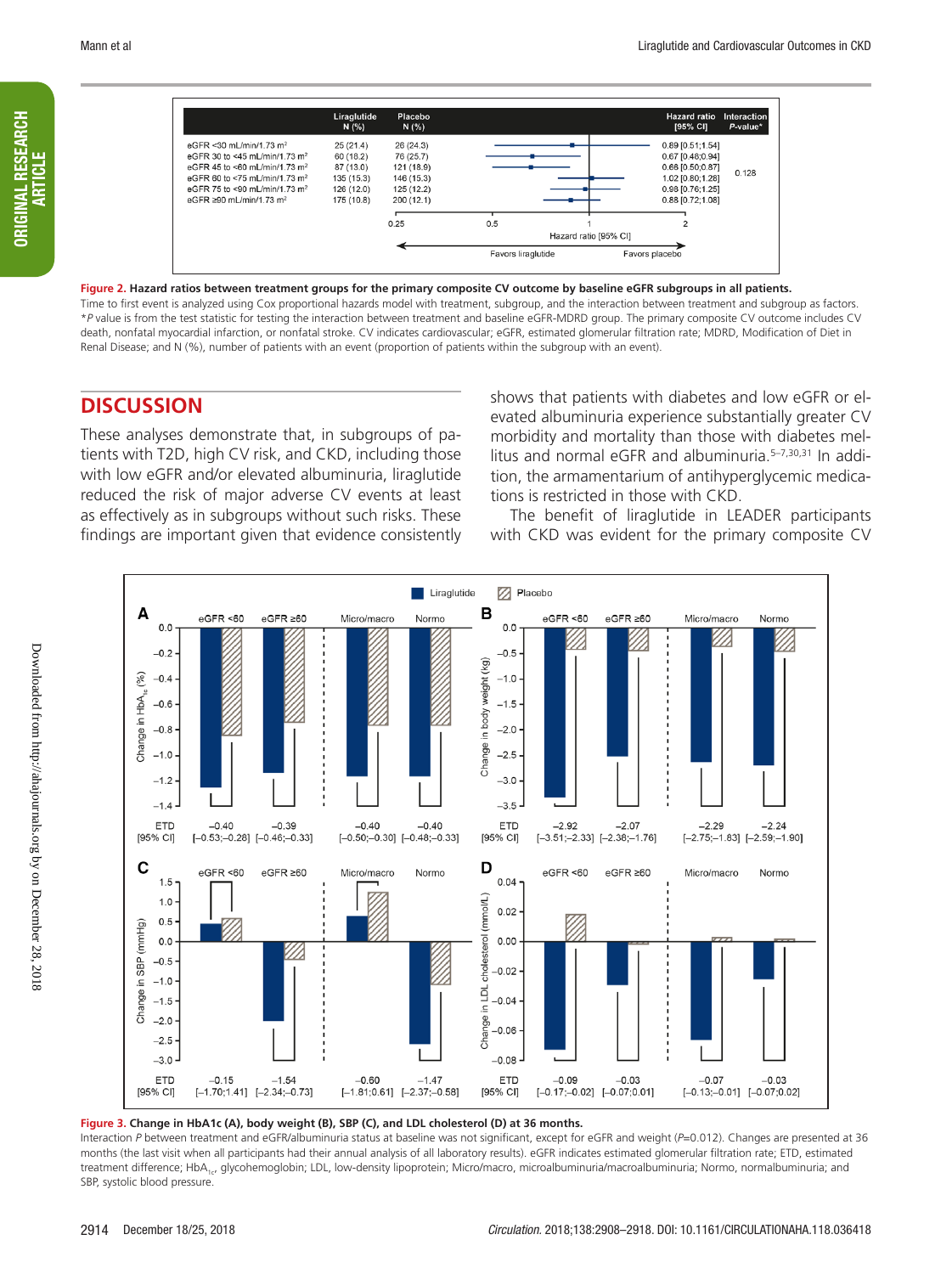ORIGINAL RESEARCH ORIGINAL RESEARCH<br>Article

| <b>Variable</b>                                              | <b>Treatment</b> | N         | %    | HR [95% CI]            |
|--------------------------------------------------------------|------------------|-----------|------|------------------------|
| SAEs                                                         |                  |           |      |                        |
| According to baseline eGFR status                            |                  |           |      |                        |
| eGFR <60 mL/min/1.73 m <sup>2</sup>                          | Liraglutide      | 653/1116  | 58.5 | $0.90$ [0.81-1.01]     |
|                                                              | Placebo          | 648/1042  | 62.2 |                        |
| eGFR ≥60 mL/min/1.73 m <sup>2</sup>                          | Liraglutide      | 1667/3552 | 46.9 | 1.00 [0.94-1.07]       |
|                                                              | Placebo          | 1706/3630 | 47.0 |                        |
| Interaction $P$ between treatment and eGFR = 0.11            |                  |           |      |                        |
| According to baseline albuminuria status                     |                  |           |      |                        |
| Micro/macroalbuminuria                                       | Liraglutide      | 945/1684  | 56.1 | $0.93$ $[0.85 - 1.02]$ |
|                                                              | Placebo          | 1016/1738 | 58.5 |                        |
| Normoalbuminuria                                             | Liraglutide      | 1334/2894 | 46.1 | 1.02 [0.95-1.11]       |
|                                                              | Placebo          | 1287/2821 | 45.6 |                        |
| Interaction P between treatment and albuminuria status=0.11  |                  |           |      |                        |
| <b>MESI</b>                                                  |                  |           |      |                        |
| According to baseline eGFR status                            |                  |           |      |                        |
| eGFR <60 mL/min/1.73 m <sup>2</sup>                          | Liraglutide      | 680/1116  | 60.9 | $0.98$ [0.88; 1.09]    |
|                                                              | Placebo          | 651/1042  | 62.5 |                        |
| eGFR ≥60 mL/min/1.73 m <sup>2</sup>                          | Liraglutide      | 1698/3552 | 47.8 | $1.10$ [1.03; 1.18]    |
|                                                              | Placebo          | 1662/3630 | 45.8 |                        |
| Interaction $P$ between treatment and eGFR = 0.07            |                  |           |      |                        |
| According to baseline albuminuria status                     |                  |           |      |                        |
| Micro/macroalbuminuria                                       | Liraglutide      | 962/1684  | 57.1 | $0.98$ [0.90; 1.07]    |
|                                                              | Placebo          | 1026/1738 | 59.0 |                        |
| Normoalbuminuria                                             | Liraglutide      | 1371/2894 | 47.4 | 1.16 [1.08; 1.26]      |
|                                                              | Placebo          | 1230/2821 | 43.6 |                        |
| Interaction P between treatment and albuminuria status=0.004 |                  |           |      |                        |
| Severe hypoglycemia                                          |                  |           |      |                        |
| According to baseline eGFR status                            |                  |           |      |                        |
| eGFR <60 mL/min/1.73 m <sup>2</sup>                          | Liraglutide      | 48/1116   | 4.3  | $0.63$ [0.43; 0.91]    |
|                                                              | Placebo          | 70/1042   | 6.7  |                        |
| eGFR ≥60 mL/min/1.73 m <sup>2</sup>                          | Liraglutide      | 66/3552   | 1.9  | $0.81$ [0.59; 1.12]    |
|                                                              | Placebo          | 83/3630   | 2.3  |                        |
| Interaction $P$ between treatment and eGFR = $0.30$          |                  |           |      |                        |
| According to baseline albuminuria status                     |                  |           |      |                        |
| Micro/macroalbuminuria                                       | Liraglutide      | 48/1684   | 2.9  | $0.57$ [0.40; 0.82]    |
|                                                              | Placebo          | 85/1738   | 4.9  |                        |
| Normoalbuminuria                                             | Liraglutide      | 64/2894   | 2.2  | $0.99$ $[0.70; 1.40]$  |
|                                                              | Placebo          | 63/2821   | 2.2  |                        |
| Interaction P between treatment and albuminuria status=0.03  |                  |           |      |                        |

|  | Table 2. Safety of Liraglutide by eGFR and Albuminuria Status |
|--|---------------------------------------------------------------|
|--|---------------------------------------------------------------|

Time-to-event analyses applied a Cox proportional hazards model with treatment as a covariate. eGFR indicates estimated glomerular filtration rate; HR, hazard ratio (liraglutide versus placebo unless otherwise stated); MESI, medical event of special interest; N, number of patients with an event; and SAE, serious adverse event; and %, proportion of patients with an event.

outcome (MI, stroke, and CV death) and also for the expanded composite CV outcome (plus coronary revascularization and hospitalization for unstable angina or heart failure). For all components of the primary and expanded composite CV outcome, and notably for all-cause death, the estimated treatment effect of liraglutide was numerically larger in those with eGFR

<60 mL/min/1.73 m2 . When we subdivided eGFR and albuminuria subgroups more finely, we could not detect increasing benefits of liraglutide versus placebo with advancing CKD (see Figure 2 and Figures II and III in the online-only Data Supplement). Those observations, however, are hampered by reduced statistical power, particularly for the subgroup with eGFR <30 mL/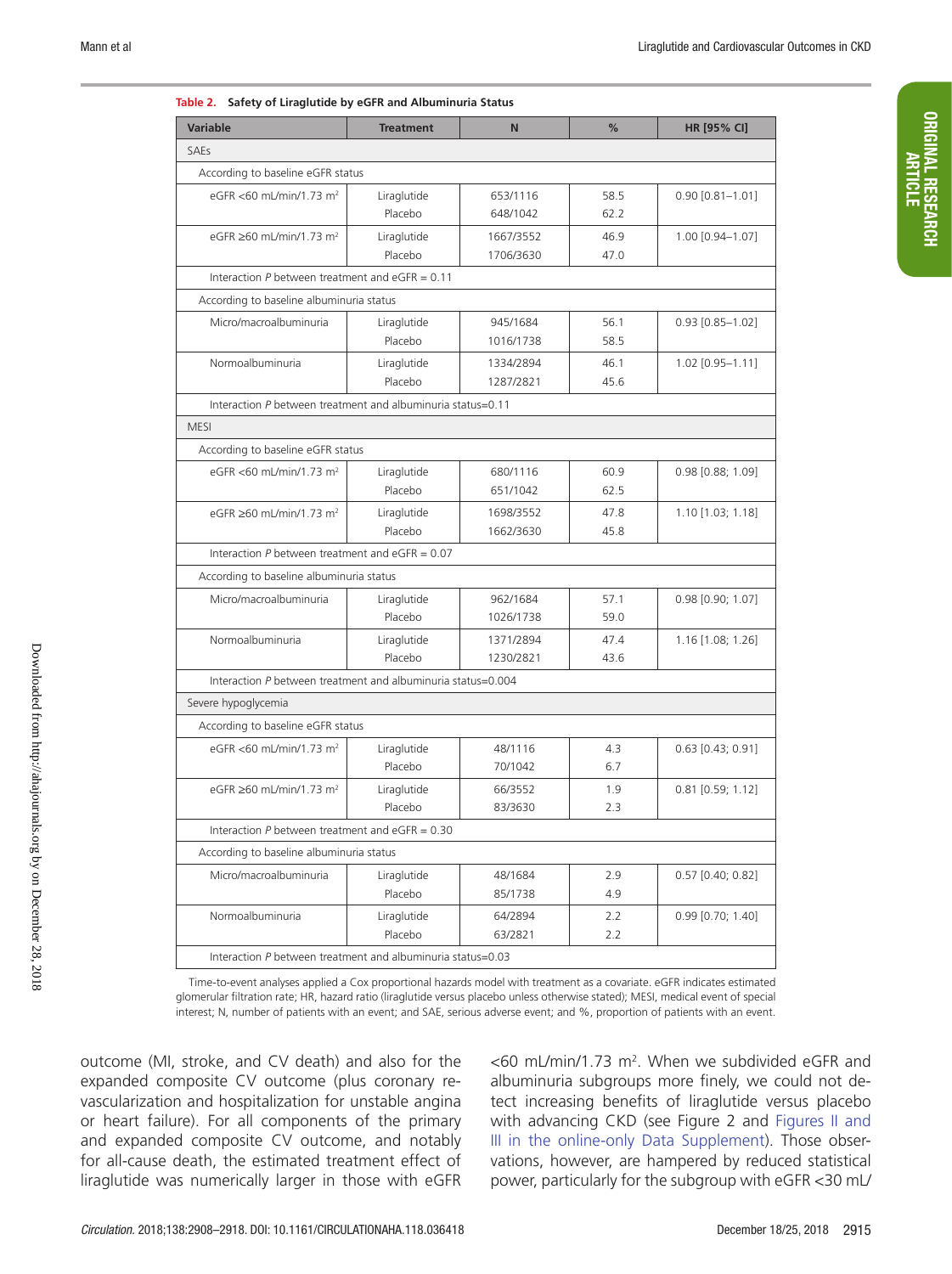min/1.73 m<sup>2</sup>, which included only 224 patients. Similarly, when analyzing eGFR as a continuous variable, no significant effect modification with liraglutide versus placebo on outcomes was observed. Again, those analyses are limited by the power of the interaction test and complexity of spline function (Figure I in the onlineonly Data Supplement).

Because eGFR <60 mL/min/1.73 m<sup>2</sup> was defined in the inclusion criteria of LEADER as equivalent to established CV disease<sup>29</sup> and the latter subgroup achieved increased CV benefit compared with the subgroup with high CV risk,<sup>18</sup> we also analyzed here subgroups with or without prior history of MI or stroke (Figures IV and V in the online-only Data Supplement). The benefit of liraglutide versus placebo in those with eGFR  $<$ 60 mL/min/1.73 m<sup>2</sup> appeared to be numerically greater (compared with those who had eGFR  $\geq$ 60 mL/min/1.73 m<sup>2</sup>) in patients with and without prior MI or stroke (Figure IV in the online-only Data Supplement).

There were no differences in the effectiveness of liraglutide in those with and without albuminuria. This was true for the primary composite CV outcome, as well as for the expanded composite CV outcome, all MIs and all-cause death (interaction *P* not significant for all outcomes). This pattern was not substantially altered when subgroups of micro- and macroalbuminuria were considered separately or when subgroups defined by both eGFR and albuminuria categories were analyzed (Figures II and III in the online-only Data Supplement).

The current analyses revealed no new safety issues with liraglutide treatment in patients with CKD. There were no indications that occurrence of serious adverse events was greater with liraglutide than with placebo in either renal subgroup. It is already known that liraglutide is associated with a lower risk of hypoglycemia compared with placebo with uneven addition of other antihyperglycemic medications. That difference, in absolute terms, appeared to increase with lower eGFR, which is consistent with previous results.<sup>32</sup>

Liraglutide had pronounced lowering effects on  $HbA_{1c}$  and weight and slight lowering effects on systolic blood pressure and low-density lipoprotein cholesterol. Those effects did not appear to be different in those with or without low eGFR or micro- and macroalbuminuria, whereas the modest blood pressure–lowering effect of liraglutide may be confined to those with normal eGFR and normoalbuminuria. Liraglutide is not eliminated by the kidney, and its pharmacokinetics appear to be unchanged with decreasing eGFR.<sup>33</sup> Therefore, enhanced availability of the medication in CKD is unlikely to play a role.

Post hoc data from the EMPA-REG OUTCOME trial (Empagliflozin Cardiovascular Outcomeb Event Trial in

Type 2 Diabetes Mellitus Patients) reported on effects of the SGLT-2 inhibitor empagliflozin versus placebo in subgroups with low eGFR (30–60 mL/min/1.73 m<sup>2</sup>).<sup>34</sup> Empagliflozin was as effective on CV outcomes and allcause death in those with as without diabetic kidney disease. Similar findings of the SGLT-2 inhibitor canagliflozin have recently been reported in a subpopulation with baseline eGFR between 30 and 60 mL/min/1.73 m2 . 21 Empagliflozin is not indicated for use in patients with an eGFR <45 mL/min/1.73 m<sup>2</sup>,<sup>35</sup> and canagliflozin is not recommended to be initiated in patients with an eGFR  $<$ 45 mL/min/1.73 m<sup>236</sup> because their antihyperglycemic action is blunted with low eGFR. However, the latter restrictions may change in due course.

Given the proven CV benefit of liraglutide, $27,37$  updated guidelines such as those from the American Diabetes Association<sup>38</sup> and recent commentaries suggest that liraglutide should be considered as a preferred secondline option for the treatment of T2DM, particularly in patients who have established CV disease or are at high risk of developing CV disease.<sup>39</sup> The aim is to achieve glycemic targets as well as improve CV outcomes. Some authors also recommend that patients with T2DM and stage 3 CKD are particularly suited to liraglutide therapy.39 Our findings do not contradict this idea and suggest that liraglutide may be beneficial in patients with CKD. The latter is clinically important because patients with diabetes mellitus and reduced eGFR have a high CV burden but a substantially restricted list of antihyperglycemic agents because of increased risk of adverse events (eg, metformin), less metabolic efficacy (eg, SGLT-2 inhibitors), or pharmacokinetics (eg, some sulfonylureas).

Some limitations must be considered when interpreting the current post hoc subgroup analyses. Such analyses can only be hypothesis-forming, and those hypotheses need to be examined in dedicated trials. LEADER was powered to analyze the primary composite CV outcome in all patients. Thus, testing multiple secondary CV outcomes in a subgroup analysis may be susceptible to both a lack of power and issues related to multiple comparisons; as such, significant results may be chance findings.

In conclusion, these analyses show that in the context of comprehensive standard of care, liraglutide treatment of patients with T2DM and CKD at high CV risk leads to a reduction in diverse CV outcomes and all-cause mortality, in line with the overall results of the trial. The benefits are evident in those with and without CKD. The risk of adverse events observed with liraglutide compared with placebo did not differ across those with or without renal risks.

#### **ARTICLE INFORMATION**

Received April 12, 2018; accepted September 7, 2018. The online-only Data Supplement is available with this article at https:// www.ahajournals.org/doi/suppl/10.1161/CIRCULATIONAHA.118.036418.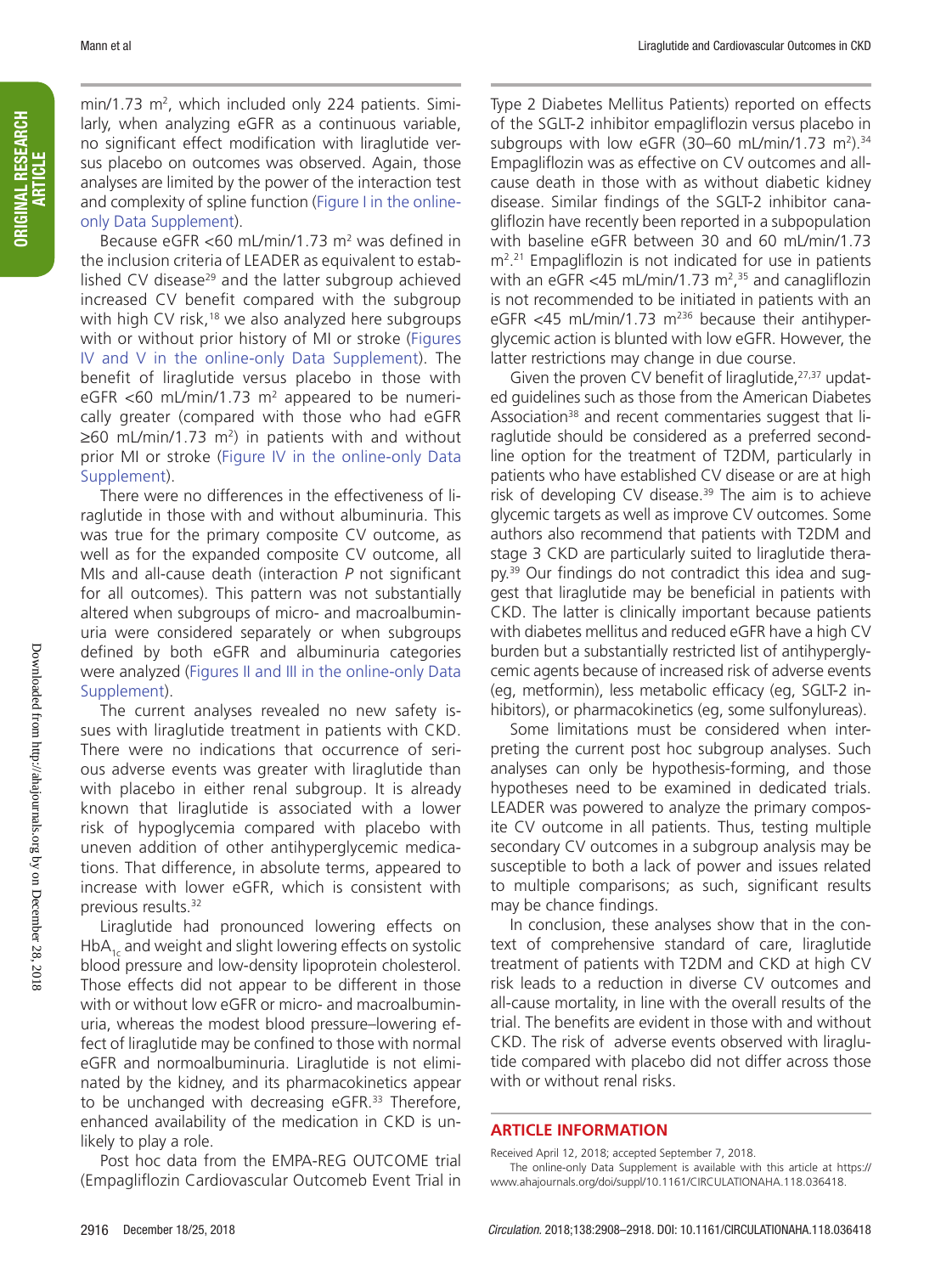ORIGINAL RESEARCH ARTICLE

**ORIGINAL RESEARCH** 

#### **Correspondence**

Johannes F.E. Mann, MD, KfH Kidney Center, 15, Isoldenstrasse, Munchen 80804, Germany. Email [prof.j.mann@gmail.com](mailto:﻿prof.j.mann@gmail.com﻿)

#### **Affiliations**

Kuratorium für Dialyse Kidney Center, Munich, Germany (J.F.E.M.). Department of Nephrology, Friedrich Alexander University of Erlangen, Germany (J.F.E.M.). Division of Endocrinology, Tulane University Health Sciences Center, School of Medicine, New Orleans, LA (V.F.). Diabetes Unit, Hadassah Hebrew University Hospital, Jerusalem, Israel (O.M., I.R.). Novo Nordisk A/S, Søborg, Denmark (B.G., T.I., B.J.v.S.). Imperial Clinical Trials Unit, Imperial College London, UK (N.R.P.).

#### **Acknowledgments**

Part of these data have been published in the form of an abstract for the American Heart Association (2017) 90th Scientific Session (*Circulation* 2017;136(Suppl 1):A15035). Medical writing and submission support were provided by Nathan Ley of Watermeadow Medical, an Ashfield company, part of UDG Healthcare plc, funded by Novo Nordisk. J.F.E.M. had full access to all the data in the study and takes responsibility for the integrity of the data and the accuracy of the data analysis. All authors had access to the final study results. J.F.E.M., B.J.v.S., and T.I. drafted this manuscript, which was revised and approved by all authors, who also assume responsibility for its content. We also thank the participants, investigators, trial site staff, and leadership, employees, and contractors of the sponsor who were involved in the conduct of the trial.

#### **Sources of Funding**

This study was funded by Novo Nordisk.

#### **Disclosures**

J.F.E.M. reports receipt of speaker honoraria from Amgen, AstraZeneca, Boehringer Ingelheim, Braun, Eli Lilly & Co, Fresenius, Gambro, Medice, Novo Nordisk, Relypsa, and Roche; research support from Boehringer Ingelheim, the Canadian Institutes Health Research, Celgene, the European Union, Novo Nordisk, Roche, and Sandoz; and consultation fees from AstraZeneca, Bayer, Celgene, Eli Lilly & Co, Fresenius, Lanthio Pharma, Novo Nordisk, Relypsa, Sanifit, and Vifor Pharma. V.F. reports receipt of consultation fees from Abbott, AstraZeneca, Boehringer Ingelheim, Eli Lilly & Co, Janssen, Intarcia Therapeutics Takeda, Novo Nordisk, Pamlab, and Sanofi; speaker honoraria from AstraZeneca, Sanofi, and Takeda; and research grants from Asahi, Abbott, Bayer, Eli Lilly & Co, Endo Barrier, Gilead Sciences, and Novo Nordisk. O.M. reports attendance at advisory boards for AstraZeneca, Boehringer Ingelheim, Eli Lilly & Co, Janssen, Merck Sharp & Dohme, Novartis, Novo Nordisk, and Sanofi; grants paid to institution as a study physician by AstraZeneca/Bristol-Myers Squibb; receipt of research grant support through Hadassah Hebrew University Hospital from Novo Nordisk; and speaker honoraria from AstraZeneca/Bristol-Myers Squibb, Boehringer Ingelheim, Eli Lilly & Co, Merck Sharp & Dohme, Novartis, Novo Nordisk, and Sanofi. I.R. reports attendance at advisory boards for AstraZeneca/ Bristol-Myers Squibb, Eli Lilly & Co, Labstyle Innovations Ltd, Medscape LLC, Merck Sharp & Dohme, Novo Nordisk, Orgenesis, Sanofi, and SmartZyme Innovation Ltd; receipt of consultation fees from AstraZeneca/Bristol-Myers Squibb, FuturRx Gili Medical, Insuline Medical, and Kamada Ltd,; speaker honoraria from AstraZeneca/Bristol-Myers Squibb, Eli Lilly & Co, Johnson & Johnson, Merck Sharp & Dohme, Novartis, Novo Nordisk, Sanofi, and Teva Pharmaceutical Industries; and being a stock/shareholder in GlucoMe Ltd, Insuline Medical, Labstyle Innovations Ltd, SmartZyme Innovation Ltd, and Orgenesis. B.G., T.I., and B.J.v.S. report being full-time employees of Novo Nordisk. N.R.P. reports receipt of speaker and advisory board honoraria from AstraZeneca (concerning diabetes mellitus), Novo Nordisk, Servier, and Takeda; and research grants for his research group (relating to T2DM) from the British Heart Foundation, Diabetes UK, Julius Clinical, and the National Institute for Health Research Efficacy and Mechanism Evaluation.

#### **REFERENCES**

- 1. Nasri H. On the occasion of the world diabetes day 2013; diabetes education and prevention; a nephrology point of view. *J Renal Inj Prev*. 2013;2:31–32. doi: 10.12861/jrip.2013.11
- 2. Thompson S, James M, Wiebe N, Hemmelgarn B, Manns B, Klarenbach S, Tonelli M; Alberta Kidney Disease Network. Cause of death in patients

with reduced kidney function. *J Am Soc Nephrol*. 2015;26:2504–2511. doi: 10.1681/ASN.2014070714

- 3. Muntner P, Anderson A, Charleston J, Chen Z, Ford V, Makos G, O'Connor A, Perumal K, Rahman M, Steigerwalt S, Teal V, Townsend R, Weir M, Wright JT Jr; Chronic Renal Insufficiency Cohort (CRIC) Study Investigators. Hypertension awareness, treatment, and control in adults with CKD: results from the Chronic Renal Insufficiency Cohort (CRIC) study. *Am J Kidney Dis*. 2010;55:441–451. doi: 10.1053/j.ajkd.2009.09.014
- 4. Ninomiya T, Perkovic V, de Galan BE, Zoungas S, Pillai A, Jardine M, Patel A, Cass A, Neal B, Poulter N, Mogensen CE, Cooper M, Marre M, Williams B, Hamet P, Mancia G, Woodward M, Macmahon S, Chalmers J; ADVANCE Collaborative Group. Albuminuria and kidney function independently predict cardiovascular and renal outcomes in diabetes. *J Am Soc Nephrol*. 2009;20:1813–1821. doi: 10.1681/ASN.2008121270
- 5. van der Velde M, Matsushita K, Coresh J, Astor BC, Woodward M, Levey A, de Jong P, Gansevoort RT, van der Velde M, Matsushita K, Coresh J, Astor BC, Woodward M, Levey AS, de Jong PE, Gansevoort RT, Levey A, El-Nahas M, Eckardt KU, Kasiske BL, Ninomiya T, Chalmers J, Macmahon S, Tonelli M, Hemmelgarn B, Sacks F, Curhan G, Collins AJ, Li S, Chen SC, Hawaii Cohort KP, Lee BJ, Ishani A, Neaton J, Svendsen K, Mann JF, Yusuf S, Teo KK, Gao P, Nelson RG, Knowler WC, Bilo HJ, Joosten H, Kleefstra N, Groenier KH, Auguste P, Veldhuis K, Wang Y, Camarata L, Thomas B, Manley T; Chronic Kidney Disease Prognosis Consortium. Lower estimated glomerular filtration rate and higher albuminuria are associated with all-cause and cardiovascular mortality: a collaborative meta-analysis of high-risk population cohorts. *Kidney Int*. 2011;79:1341–1352. doi: 10.1038/ki.2010.536
- 6. Mann JF, Gerstein HC, Pogue J, Bosch J, Yusuf S. Renal insufficiency as a predictor of cardiovascular outcomes and the impact of ramipril: the HOPE randomized trial. *Ann Intern Med*. 2001;134:629–636
- 7. Gerstein HC, Mann JF, Yi Q, Zinman B, Dinneen SF, Hoogwerf B, Hallé JP, Young J, Rashkow A, Joyce C, Nawaz S, Yusuf S; HOPE Study Investigators. Albuminuria and risk of cardiovascular events, death, and heart failure in diabetic and nondiabetic individuals. *JAMA*. 2001;286:421–426
- 8. Baigent C, Landray MJ, Reith C, Emberson J, Wheeler DC, Tomson C, Wanner C, Krane V, Cass A, Craig J, Neal B, Jiang L, Hooi LS, Levin A, Agodoa L, Gaziano M, Kasiske B, Walker R, Massy ZA, Feldt-Rasmussen B, Krairittichai U, Ophascharoensuk V, Fellström B, Holdaas H, Tesar V, Wiecek A, Grobbee D, de Zeeuw D, Grönhagen-Riska C, Dasgupta T, Lewis D, Herrington W, Mafham M, Majoni W, Wallendszus K, Grimm R, Pedersen T, Tobert J, Armitage J, Baxter A, Bray C, Chen Y, Chen Z, Hill M, Knott C, Parish S, Simpson D, Sleight P, Young A, Collins R; SHARP Investigators. The effects of lowering LDL cholesterol with simvastatin plus ezetimibe in patients with chronic kidney disease (Study of Heart and Renal Protection): a randomised placebo-controlled trial. *Lancet*. 2011;377:2181–2192. doi: 10.1016/S0140-6736(11)60739-3
- 9. Fellström BC, Jardine AG, Schmieder RE, Holdaas H, Bannister K, Beutler J, Chae DW, Chevaile A, Cobbe SM, Grönhagen-Riska C, De Lima JJ, Lins R, Mayer G, McMahon AW, Parving HH, Remuzzi G, Samuelsson O, Sonkodi S, Sci D, Süleymanlar G, Tsakiris D, Tesar V, Todorov V, Wiecek A, Wüthrich RP, Gottlow M, Johnsson E, Zannad F; AURORA Study Group. Rosuvastatin and cardiovascular events in patients undergoing hemodialysis. *N Engl J Med*. 2009;360:1395–1407. doi: 10.1056/NEJMoa0810177
- 10. Wanner C, Krane V, März W, Olschewski M, Mann JF, Ruf G, Ritz E; German Diabetes and Dialysis Study Investigators. Atorvastatin in patients with type 2 diabetes mellitus undergoing hemodialysis. *N Engl J Med*. 2005;353:238–248. doi: 10.1056/NEJMoa043545
- 11. Zoungas S, Arima H, Gerstein HC, Holman RR, Woodward M, Reaven P, Hayward RA, Craven T, Coleman RL, Chalmers J; Collaborators on Trials of Lowering Glucose (CONTROL) group. Effects of intensive glucose control on microvascular outcomes in patients with type 2 diabetes: a meta-analysis of individual participant data from randomised controlled trials. *Lancet Diabetes Endocrinol*. 2017;5:431–437. doi: 10.1016/S2213-8587(17)30104-3
- 12. Turnbull FM, Abraira C, Anderson RJ, Byington RP, Chalmers JP, Duckworth WC, Evans GW, Gerstein HC, Holman RR, Moritz TE, Neal BC, Ninomiya T, Patel AA, Paul SK, Travert F, Woodward M. Intensive glucose control and macrovascular outcomes in type 2 diabetes. *Diabetologia*. 2009;52:2288–2298. doi: 10.1007/s00125-009-1470-0
- 13. Gerstein HC, Bosch J, Dagenais GR, Díaz R, Jung H, Maggioni AP, Pogue J, Probstfield J, Ramachandran A, Riddle MC, Rydén LE, Yusuf S; ORIGIN Trial Investigators. Basal insulin and cardiovascular and other outcomes in dysglycemia. *N Engl J Med*. 2012;367:319–328. doi: 10.1056/NEJMoa1203858